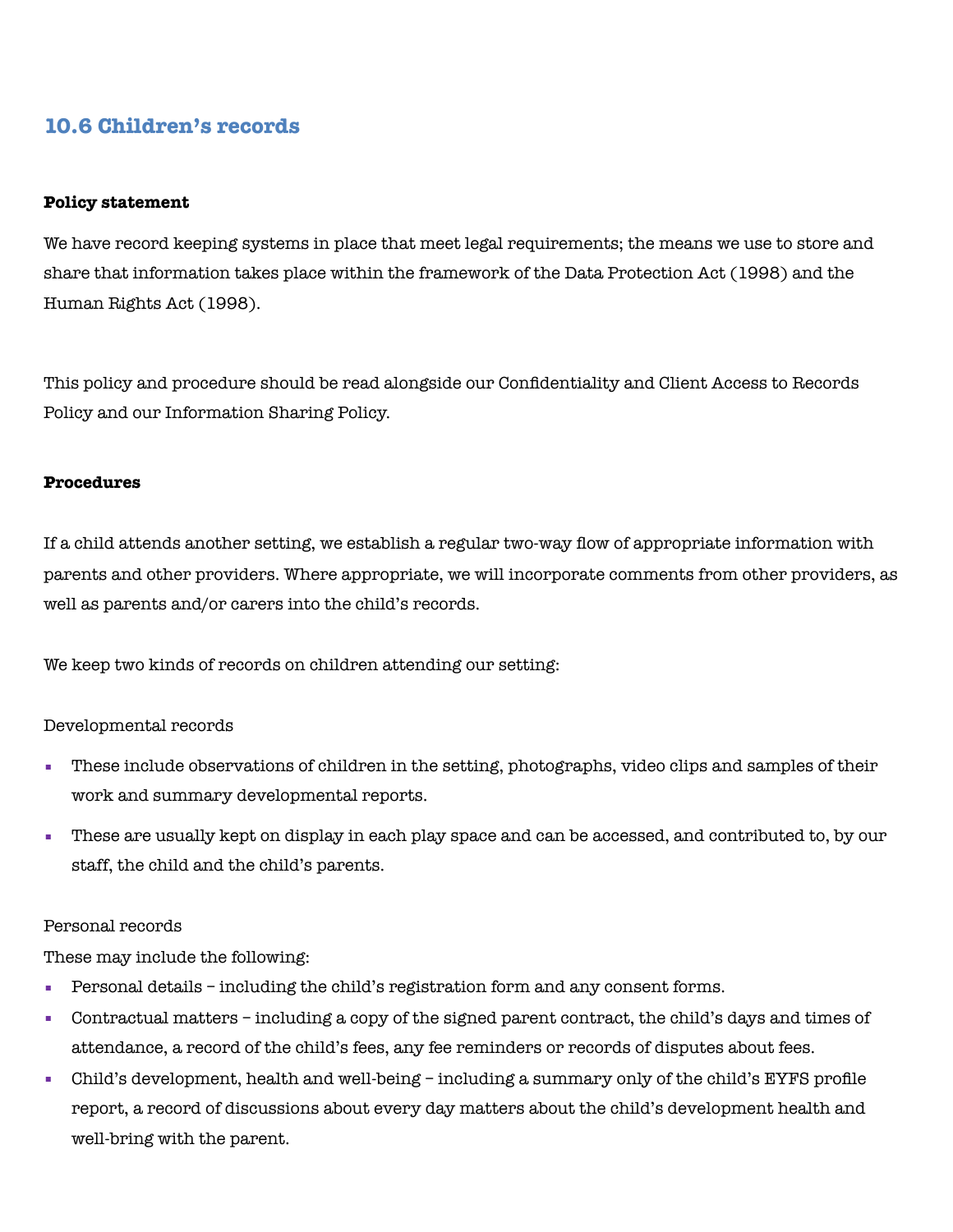- Early Support including any additional focussed intervention provided by our setting (e.g. support for behaviour, language or development that needs an SEN action plan) and records of any meetings held.
- Welfare and child protection concerns including records of all welfare and protection concerns, and our resulting action, meetings and telephone conversations about the child, an Education, Health and Care Plan and any information regarding a Looked After Child.
- Correspondence and Reports including a copy of the child's 2 Year Old Progress Check (as applicable), all letters and emails to and from other agencies and any confidential reports from other agencies.
- These confidential records are stored in a lockable file or cabinet, which is always locked when not in use and which our manager keeps secure in an office or other suitably safe place.
- We read any correspondence in relation to a child, note any actions and file it immediately
- We ensure that access to children's files is restricted to those authorised to see them and make entries in them, this being our manager, deputy or designated person for child protection, the child's key person, or other staff as authorised by our manager.
- We may be required to hand children's personal files to Ofsted as part of an inspection or investigation process; or to local authority staff conducting a S11 audit, as long as authorisation is seen. We ensure that children's personal files are not handed over to anyone else to look at.
- Parents have access, in accordance with our Confidentiality and Client Access to Records Policy, to the files and records of their own children, but do not have access to information about any other child.
- Our staff will not discuss personal information given by parents with other members of staff, except where it affects planning for the child's needs. Our staff induction programme includes an awareness of the importance of confidentiality in the role of the key person.
- We retain children's records for three years after they have left the setting; except records that relate to an accident or child protection matter, which are kept until a child reaches the age of 21 years or 24 years respectively. These are kept in a secure place.

## Archiving children's files

- When a child leaves our setting, we remove all paper documents from the child's personal file and place them in a robust envelope, with the child's name and date of birth on the front and the date they left.
- We seal this and place it in an archive box, stored in a safe place (i.e. a locked cabinet) for three years. After three years it is destroyed.
- Where there were s.47 child protection investigations, we mark the envelope with a star and archive it for 25 years.
- We store financial information according to our finance procedures.